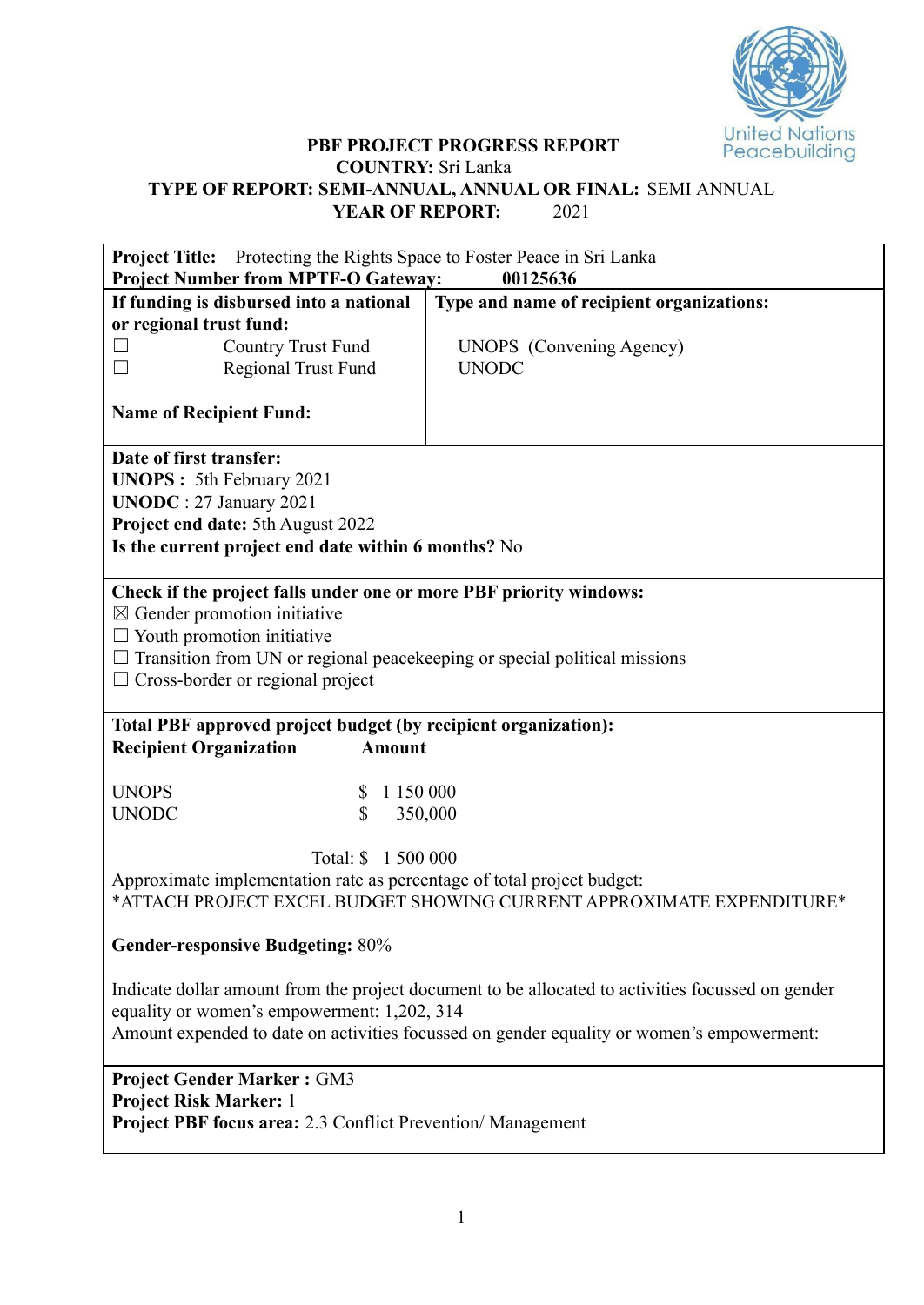## **Report preparation:**

Project report prepared by: UNOPS and UNODC

Project report approved by:

- 1) Sudhir Muralidharan
	- Country Manager a.i. Sri Lanka and the Maldives UNOPS - Sri Lanka

## 2) Alan Cole

Acting Representative and Country Representative UNODC Sri Lanka

Did PBF Secretariat review the report: Yes - Reviewed by the RCO Focal Point and Approved by the UN Resident Coordinator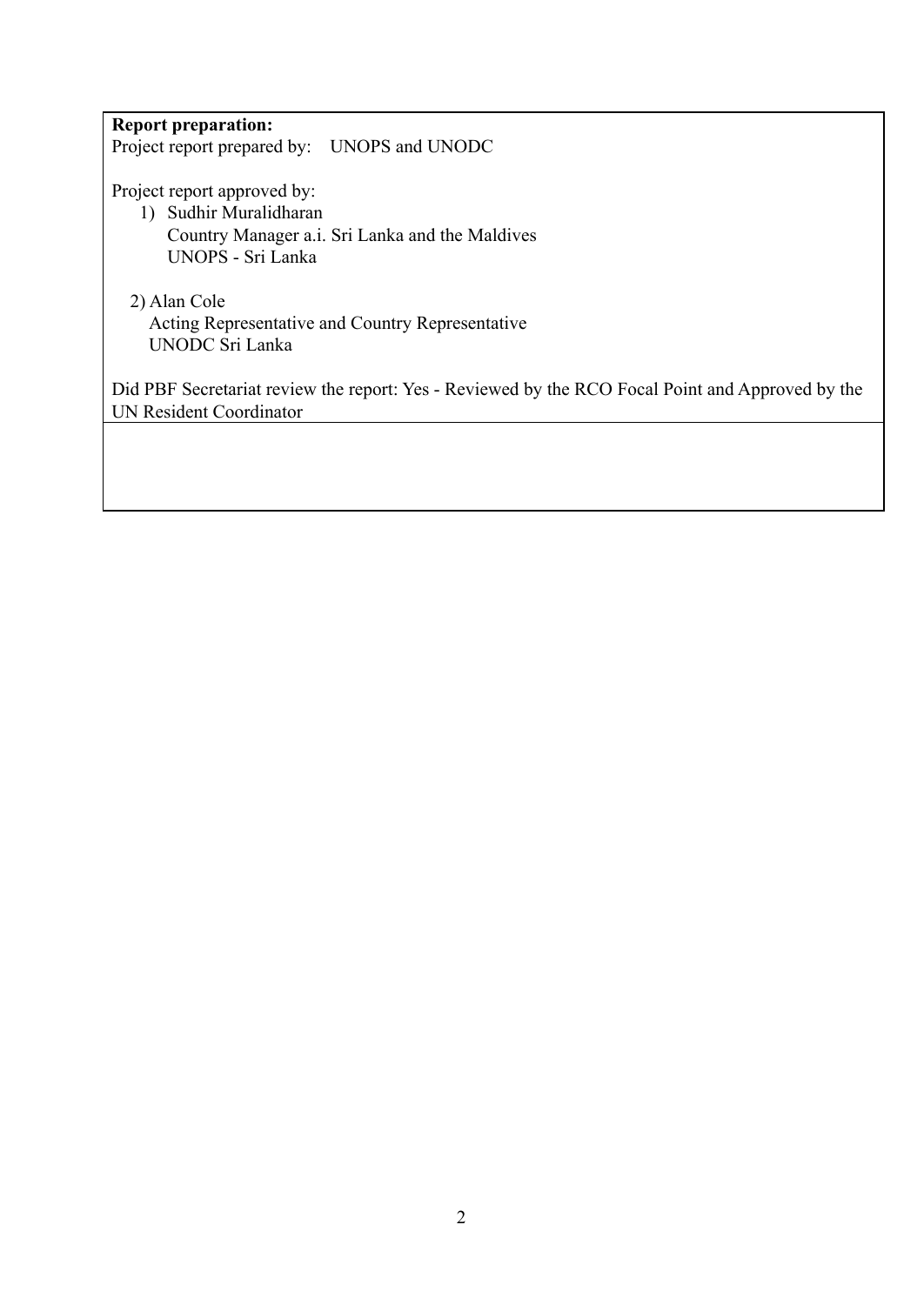## *NOTES FOR COMPLETING THE REPORT:*

- *- Avoid acronyms and UN jargon, use general /common language.*
- *- Report on what has been achieved in the reporting period, not what the project aims to do.*
- *- Be as concrete as possible. Avoid theoretical, vague or conceptual discourse.*
- *- Ensure the analysis and project progress assessment is gender and age sensitive.*
- *- Please include any COVID-19 related considerations, adjustments and results and respond to section IV.*

# **PART 1: OVERALL PROJECT PROGRESS**

Briefly outline the **status of the project** in terms of implementation cycle, including whether preliminary/preparatory activities have been completed (i.e. contracting of partners, staff recruitment, etc.) (1500-character limit):

# **Status of the project**

The official notification for the approval of this project was received on 21st January 2021, first tranches of funds from the fund were received on 5th February 2021 to UNOPS headquarters and 24th February to the Sri Lanka account.

During the first semester of the project, UNOPS led the planning and mobilization of resources for the implementation of all 5 pillars of this project namely protection, project management (Project Management, Finance management, Grants management, Communication), Financial grants, Technical assistance (IT support, Procurement support) and Support to creative and artistic medium.

This was done in the midst of a third surge of Covid-19 cases leading to prolonged restrictions of movements during the month of May and June 2021 hampering primarily the set-up of the field office setup in the Northern and Eastern provinces of Sri Lanka.

Steps have been taken to identify, rent and set up field offices in Mullaitivu and Batticaloa districts with the support and recommendation of UNDSS and the recruitment is ongoing for core functions and positions of each pillar both at Colombo and field level.

From April 2021, the project team reached out to 39 partners - including women peacebuilders - across 5 districts in the Northern Province to pursue the consultation process initiated at the project design phase and further tailor the assistance and support required by the members of the civil society in the proposed 5 pillars. Meetings with 6 partners were also held in the East during a joint OHCHR and UNOPS mission in April 2021 and a similar roll out is scheduled once the team is recruited and on board in the Batticaloa office.

Furthermore, UNOPS officially informed the local authorities of the start of the project in all 5 districts of the Northern Province through meetings and discussions with all five representatives from the local authorities at the district level, their respective Planning Directors and NGO coordinators attached to the districts who supported this initiative. Steps are being taken to ensure adequate reporting and close coordination.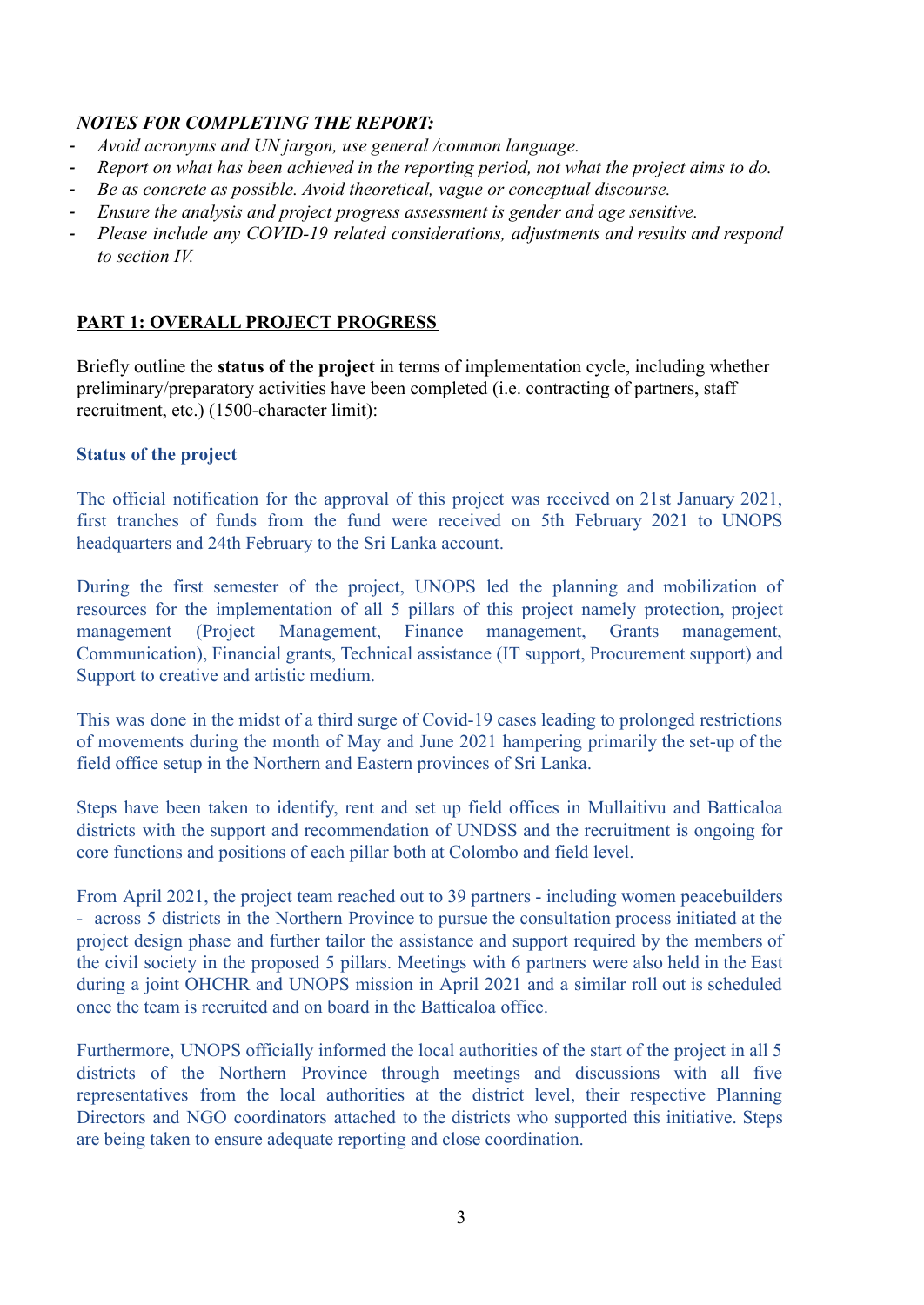UNOPS and UNODC held close working sessions, joint meetings with partners and field visits with OHCHR from the onset of the implementation. UNOPS will seek technical advice from OHCHR on the protection pillar and in particular for the following activities :

- Identification and referral of CSO partners who could benefit from protection activities / services
- Referral of protection / HR CSO who could provide support/be a resource for the provisions of protection activities
- Consultation in the design of protection tools provided to partners
- Consultation for protection training and curriculum development
- Provision of Digital security tailored for protection purpose

Finally, the implementation of the following activities/outputs were initiated :

- Provision of protection referrals to relevant actors/sister organisations
- Design and implementation of CSO KAP Assessment
- Design and programming of the online CSO support platform
- Design and implementation of data security protocols for the project and its partners
- Provision of IT technical support

## **UNODC**

UNODC is implementing one of the five core assistance pillars with UNOPS i.e.., protection, access to justice and legal assistance has taken preliminary measures to build working affiliations with the main stakeholders and the following activities have been completed:

- (a) Ministry of Justice (MOJ) meetings and discussions were held with MOJ to inform about the assistance program and to identify the requirements in relation access to justice and legal aid;
- (b) Legal Aid Commission (LAC) Meetings with the Chairperson / discussions with Legal Officers and in relevant districts/ identifying target groups for capacity building sessions from LAC and other service providers in the areas/ identifying dates for the capacity building activities;
- (c) Bar Association of Sri Lanka (BASL) Meeting with the President/ discussions with the members of the Provincial Bar Association in identified districts and provinces;
- (d) Grass Root Level organizations (GRLO) Discussions (online due to Covid-19) were held with GRLOs in Northern and Southern Provinces (through District Secretariats) to identify their role as a legal aid provider and protection agent.

In addition, the following aspects have been considered with the aim of effective implementation of activities;

- o Identifying the key areas for rights-based programming for access to justice and legal aid:
	- o Analysed different degrees of vulnerability with regard to the target group/s, and selected those groups who may be more seriously impacted as priority beneficiaries by analysing existing assessments and reports;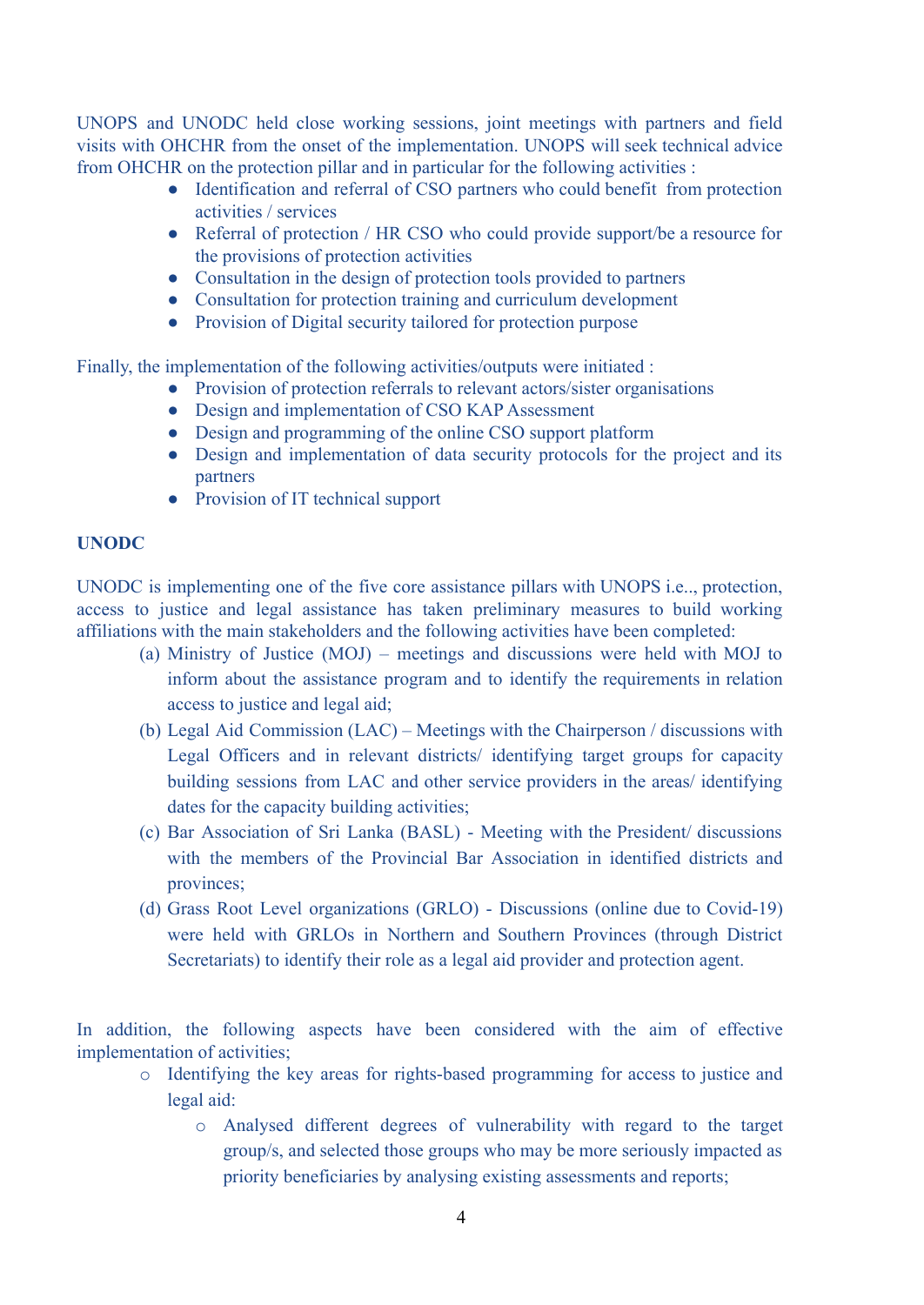- Lack of understanding about the fundamental rights as citizens;
- Lack of understanding about availability of legal aid especially how to reach out to LAC and other available resources;
- Unavailability of legal remedies within the reach.
- o Assessed the capacity of both the claim holders and duty bearers to address the problem and aims to ensure there are capacity development strategies for both sides by making connections and existing work programs and issues;
	- Lack of training and capacity building;
	- Lack of financial support from the state and other relevant entities;
	- Slowness and ineffectiveness of existing procedures

UNODC has completed the recruitment process for taking two consultants on board for -baseline assessment and consultations to identify women groups capacity in formal and informal justice and developing information material for guidance to legal aid.

Please indicate any significant project-related events anticipated in the next six months, i.e. national dialogues, youth congresses, film screenings, etc. (1000-character limit):

The project will pursue its implementation while taking into consideration the safety and security of project personnel and its CSOs partners in light of the COVID-19 pandemic and other protection issues in Sri Lanka.

UNOPS will aim to implement the following key activities :design and launch of the CSO online support platform, online trainings in Project Management, Finance Management, Grant Management Financial grants for CSOs and artists, and expansion of the provision of IT support.

UNODC will organise meetings with legal aid providers and grassroot level women's organizations with the aim of identifying their roles in facilitating legal aid. The objective of these activities will focus especially on women led organizations. protection aspects of victims and witnesses of crime and how they should be provided with rights-based approaches to voice their status in addition to be provided with the necessary legal mechanisms.

FOR PROJECTS WITHIN SIX MONTHS OF COMPLETION: summarize **the main structural, institutional or societal level change the project has contributed to**. This is not anecdotal evidence or a list of individual outputs, but a description of progress made toward the main purpose of the project. (1500 character limit):

In a few sentences, explain whether the project has had a positive **human impact**. May include anecdotal stories about the project's positive effect on the people's lives. Include direct quotes where possible or weblinks to strategic communications pieces. (2000 character limit):

While it is premature to capture any direct impact of the project so early in the project cycle (4months out of 18) , the project team has noted increasing collaborative dialogue at regional level on resilience building and operational space, consensus on the timeliness of this intervention for many HRDs and activists and overall support for this initiative beyond what the project had initially identified. The project team has also received requests from additional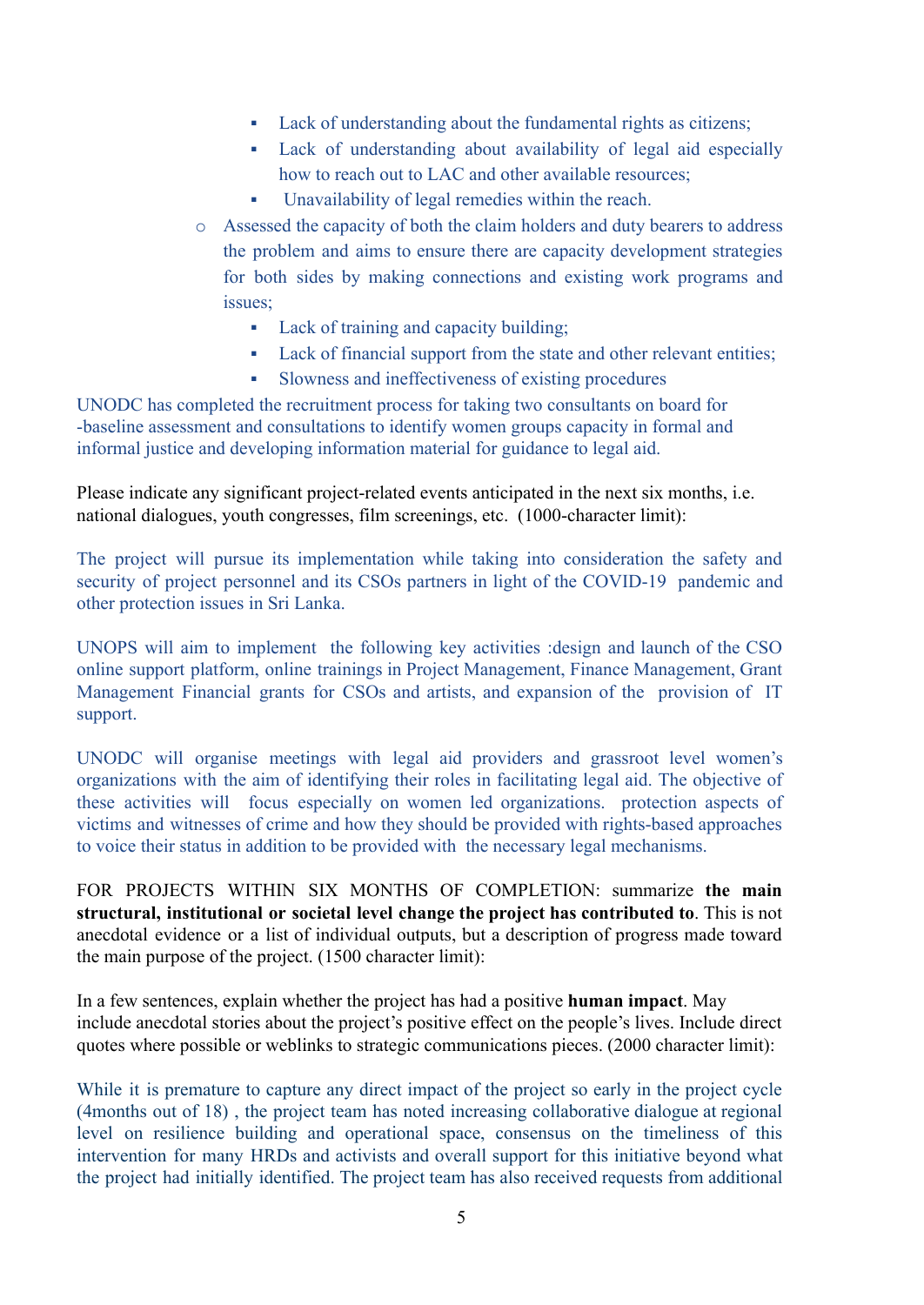stakeholders and partners to be considered for integration in the platform along with requests to expand to Southern districts in 2022.

## **PART II: RESULT PROGRESS BY PROJECT OUTCOME**

*Describe overall progress under each Outcome made during the reporting period (for June reports: January-June; for November reports: January-November; for final reports: full project duration). Do not list individual activities. If the project is starting to make/has made a difference at the outcome level, provide specific evidence for the progress (quantitative and qualitative) and explain how it impacts the broader political and peacebuilding context.*

- ▪*"On track" refers to the timely completion of outputs as indicated in the workplan.*
- $\blacksquare$  *"On track with peacebuilding results" refers to higher-level changes in the conflict or peace factors that the project is meant to contribute to. These effects are more likely in mature projects than in newer ones.*

*If your project has more than four outcomes, contact PBSO for template modification.*

## **Outcome 1 - Women peacebuilders have greater means to operate safely Rate the current status of the outcome progress: On track with limited delays**

#### **Progress summary:** *(3000 character limit)*

Given the short time implementation timeframe covered by this report (4 months) combined to the Covid-19 restrictions which negatively impacted the establishment of the field presence in both Northern and Eastern provinces, the project was not able to achieve meaningful impact at the outcome level through its activities. In light of the current restrictions linked to the current situation, the project's timeline, sequencing of activities, workplans, and strategy are being updated to fast-track the finalization of the setup and recruitment as well as trigger the remote/online mechanisms built in at the design phase in relevant pillars. These measures aim to reduce and prevent any further adverse effects impacting the implementation of the project.

The project team is also monitoring and documenting the shrinking operational space, human rights violations and policy changes affecting the civil society and women peacebuilders in particular - these include incidents, structural and operational barriers preventing these CSOs, women organisations and HRDs to conduct their regular activities, support their communities, meet, travel, communicate and operate. While the delays have affected the timely roll out of the service platform, the provision of services for the civil society organisations and its women groups, remains highly relevant and necessary under the current context. The increasing number of requests for support and services received are a testimony of the timeliness of this intervention vis a vis the current context in the country as it aims to empower and build resilience amongst groups identified at risk through the provision of tailored skills, equipment and services identified by them.

As such, workplans are currently being adjusted to ensure the design of curriculum in project management, grant management, the provision of legal assistance, financial coaching and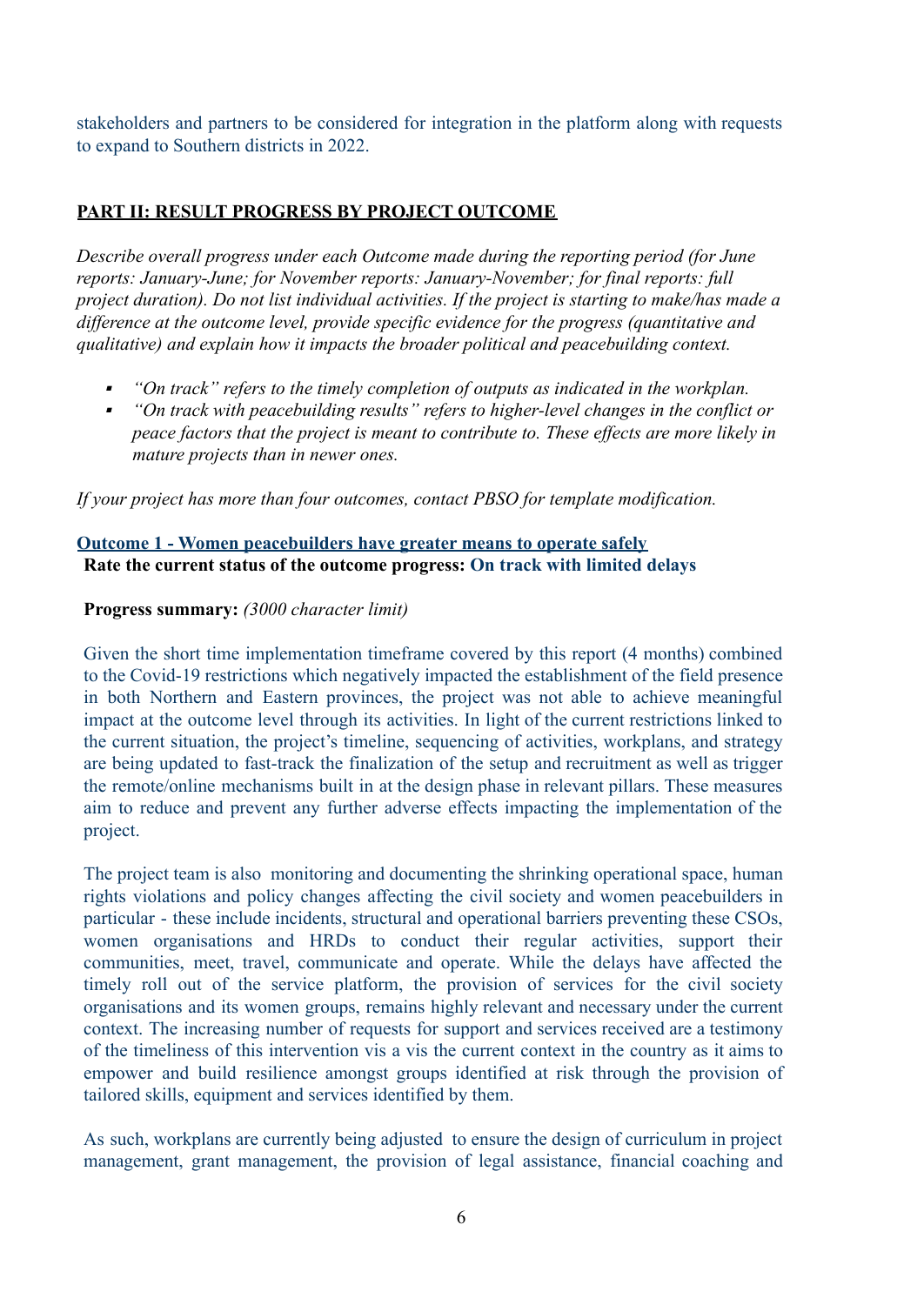training are addressing the concerns and the needs raised by the CSO partners when experiencing restrictions limiting their activities, private financial partners inquiring their banking practices and surveillance questioning their activities. These will aim to increase skills, practical knowledge of the partners when dealing with the authorities to ensure their compliance, safety and protection.

In addition, procurement processes are ongoing for the sourcing of specialised IT equipment and services to safeguard data protection and privacy along with IT technical services including digital archiving and protection.

Critical partnerships have been established by UNOPS with protection mandated agencies and key stakeholders to ensure protection, safety and security towards safer working modalities and practices amongst CSOs, including stress management and self care for women groups at risk.

These activities are currently predominantly being implemented for the actors of the Northern Province in Mullaitivu, Kilinochchi, Vavuniya, Mannar and Jaffna districts and will be rolled out similarly in the East in the next quarter. They will also be further informed by the findings and results of the CSO Partner survey which partners have to fill prior to be integrated on the support platform. The upcoming launch of the online platform will then complement and act as alternate means of support when physical access/mobility is restricting the operations of the two satellite offices.

**Indicate any additional analysis on how Gender Equality and Women's Empowerment and/or Youth Inclusion and Responsiveness has been ensured under this Outcome:** This first outcome aims to enable women groups and women supporters to pursue their work

by contributing to build resilience, protection and survival mechanisms. This will in turn aim to contribute to the strategic empowerment of civil leaders, vulnerable communities and contribute to de-escalate potential conflict triggers to ethno-religious tensions in the country.

## **Outcome 2: State authorities have greater means to protect and provide assistance to vulnerable and marginalised victims**

#### **Rate the current status of the outcome progress:** Ongoing - On track

#### **Progress summary:** *(3000 character limit)*

UNODC has taken preliminary measures to build working affiliations with the main stakeholders ie., Ministry of Justice, Legal Aid Commission , Bar Association of Sri Lanka and Grass Root Level organizations (GRLO) with the aim of providing increased access to justice opportunities to whom come into contact with the criminal justice system and are particularly vulnerable. Specifically, linking with GRLOs provided an opportunity to address the fear of stigmatization, cultural perceptions, social alienation, and lack of faith in law enforcement and the judiciary and to change their perception in obtaining assistance from existing legal aid providers and reliance on the criminal justice system.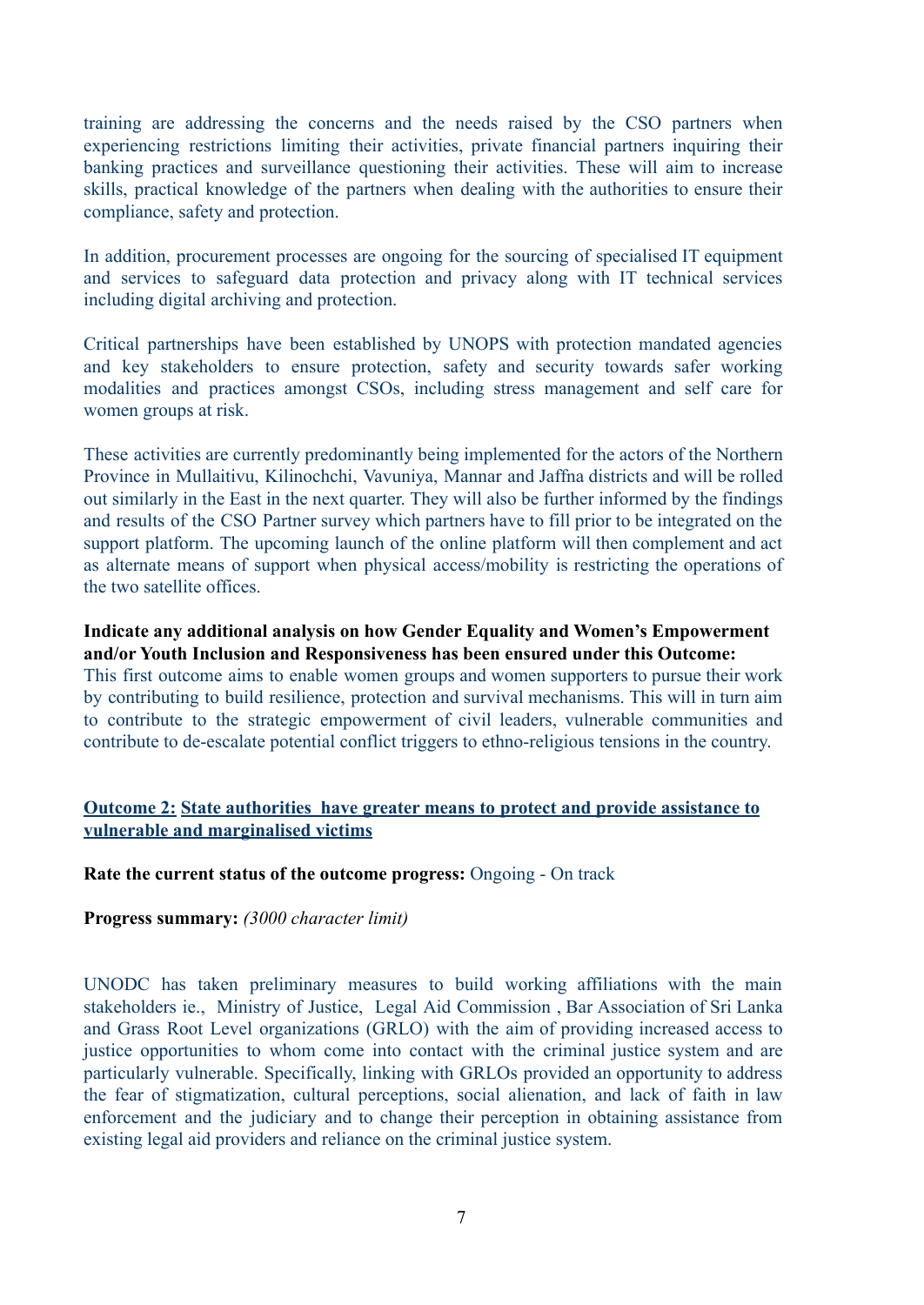The Baseline Assessment on Legal Aid /Access to Justice Available to Women and Marginalized Communities and the development of information material for guidance has been initiated. Main findings identified the lack of capacity of actors working at grass root level to support and provide legal aid and access to justice and protection for various rights violations and conflict escalation as main problems. The assessment will provide an understanding into the current legal aid and access to justice programs and capacity of accessing legal aid by most vulnerable sectors of the society, especially women and marginalised groups. This activity serves as a starting point for evidence-based technical assistance.

The anticipated approach for the Baseline Assessment includes the development of an assessment plan with the collection of information through desk-based research and focused analysis of available secondary information. The analysis will be supplemented through communication with key national stakeholders, including government agencies, law enforcement services, non-governmental organization (NGO) counterparts and other experts through phone calls, videoconferencing, and if possible, in-person meetings. The findings from the Baseline Assessment report will be shared with GoSL.

The development of information material for guidance to Legal Aid : Giving due consideration to the 'United Nations Principles and Guidelines on Access to Legal Aid in Criminal Justice Systems' and in order to guarantee the right of persons to be informed of their right to legal aid, advocacy material will be developed consisting of information on the right to legal aid and what such aid consists of. This will include the availability of legal aid services and how to access such services and other relevant information. These will be made available to the community organizations, isolated and marginalized groups and to the general public in local government offices and educational and religious institutions. Special focus will be paid on the rights of a person suspected of or charged with a criminal offence in a criminal justice process and on the availability and accessibility of legal aid services provided in police stations, detention centres, courts and prisons.

#### **Indicate any additional analysis on how Gender Equality and Women's Empowerment and/or Youth Inclusion and Responsiveness has been ensured under this Outcome:** *(1000 character limit)*

This second outcome aims to further support the remaining allies within the government (the Legal Aid Commission, the Ministry of Justice, the Bar Association) to support and protect the targeted civil society and communities. This is particularly true for women leaders and activists to partner with key stakeholders within the Government to play an active role in protecting them, their voice and their work and help de-escalate any conflict triggering tensions.

# **PART III: CROSS-CUTTING ISSUES**

| <b>Monitoring:</b> Please list monitoring | Do outcome indicators have baselines? Not yet - these will |
|-------------------------------------------|------------------------------------------------------------|
| activities undertaken in the reporting    | be defined after the completion of the CSO KAP survey      |
| period (1000 character limit)             | based on its findings and request for support received.    |
|                                           |                                                            |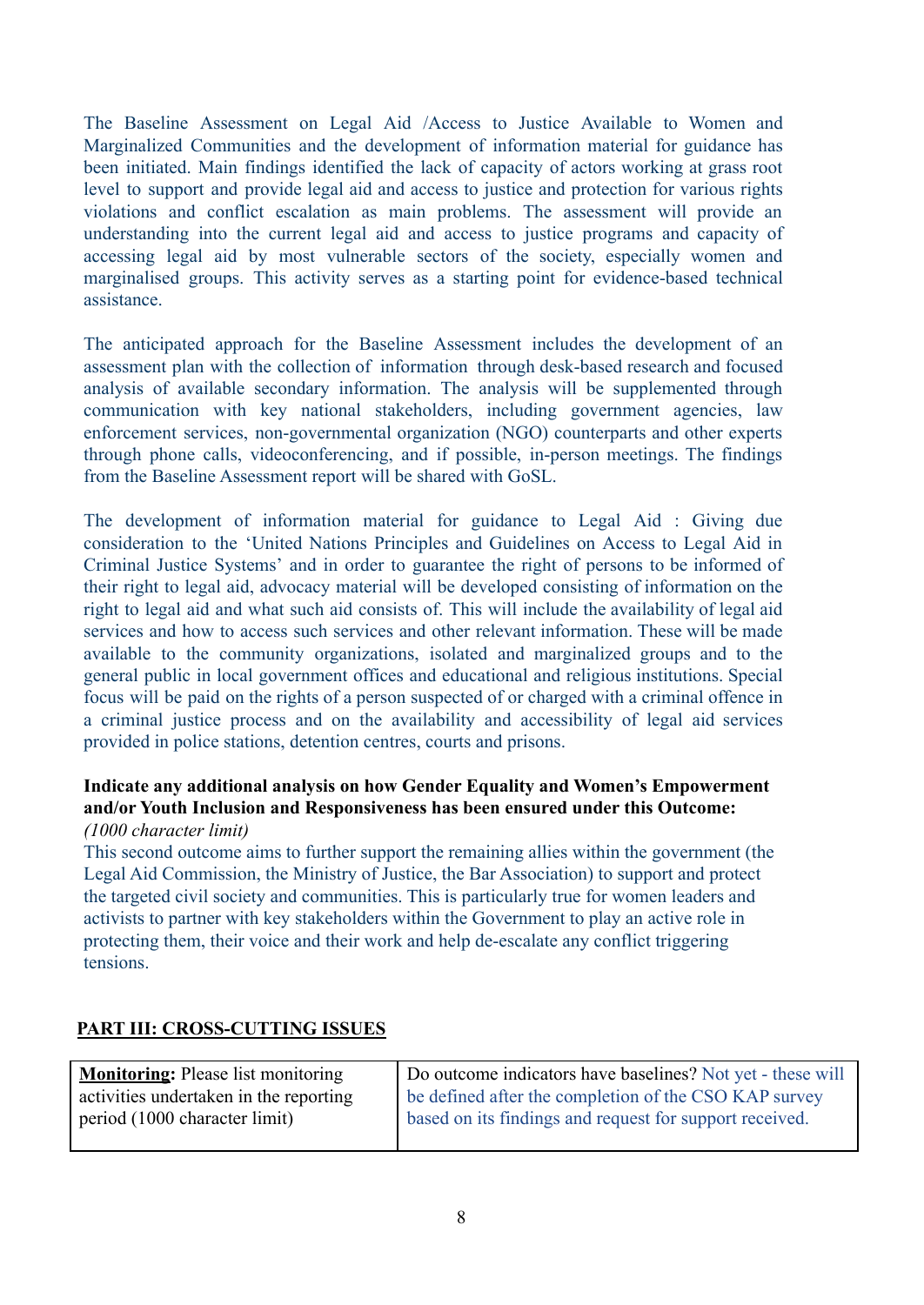| This project will be monitored based on<br>the defined project framework prepared<br>jointly by UNOPS and UNODC.<br>UNOPS and UNODC have had 2 joint<br>planning meetings in the first 4 months<br>and UNOPS conducted 6 field missions<br>including one with OHCHR. | Has the project launched perception surveys or other<br>community-based data collection? No                                                                                                                                             |
|----------------------------------------------------------------------------------------------------------------------------------------------------------------------------------------------------------------------------------------------------------------------|-----------------------------------------------------------------------------------------------------------------------------------------------------------------------------------------------------------------------------------------|
| <b>Evaluation:</b> Has an evaluation been<br>conducted during the reporting period?<br>No - this is usually scheduled during the<br>last 6 months of the project.                                                                                                    | Evaluation budget (response required): Approx US\$20K<br>will vary with Covid 19 restrictions and adjusted<br>methodologies.<br>If project will end in next six months, describe the<br>evaluation preparations (1500 character limit): |
| <b>Catalytic effects (financial):</b> Indicate<br>name of funding agent and amount of<br>additional non-PBF funding support that<br>has been leveraged by the project.                                                                                               | Name of funder: N/A<br>Amount: N/A                                                                                                                                                                                                      |
| <b>Other:</b> Are there any other issues<br>concerning project implementation that<br>you want to share, including any<br>capacity needs of the recipient<br>organizations? (1500 character limit)                                                                   |                                                                                                                                                                                                                                         |

## **PART IV: COVID-19**

*Please respond to these questions if the project underwent any monetary or non-monetary adjustments due to the COVID-19 pandemic.*

- 1) Monetary adjustments: Please indicate the total amount in USD of adjustments due to COVID-19:
	- $\mathcal{S}$  N/A
- 2) Non-monetary adjustments: Please indicate any adjustments to the project which did not have any financial implications:

UNOPS has taken steps to adjust the provision of support and training remotely and online via the online platform - this requires careful programming and design of the tool which requires longer time than anticipated to ensure CSOs safe access and protection of data and requested services.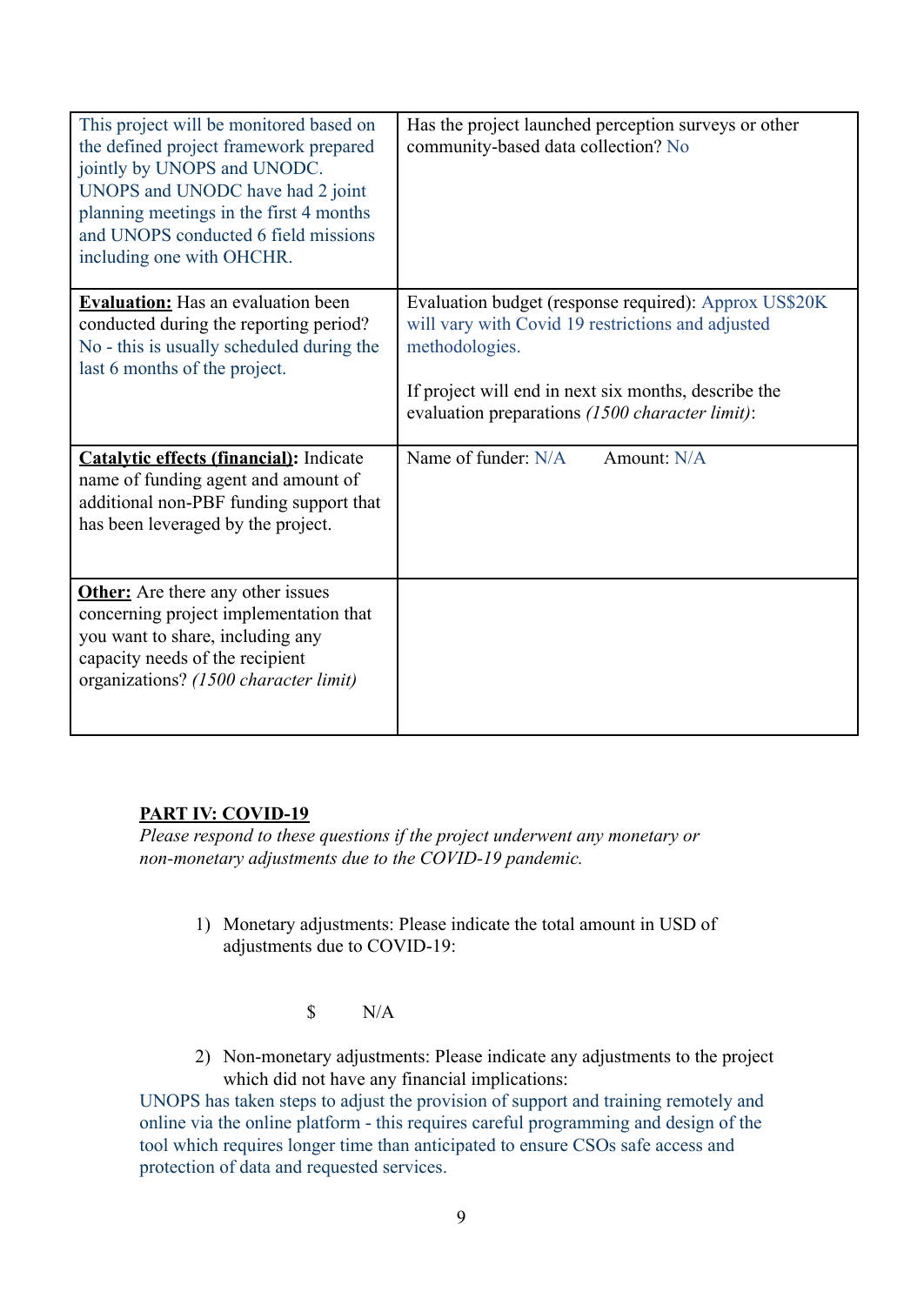3) Please select all categories which describe the adjustments made to the project (*and include details in general sections of this report*):

 $\Box$  Reinforce crisis management capacities and communications

 $\Box$  Ensure inclusive and equitable response and recovery

 $\Box$  Strengthen inter-community social cohesion and border management

 $\Box$  Counter hate speech and stigmatization and address trauma

 $\Box$  Support the SG's call for a global ceasefire

 $\Box$  Other (please describe):

If relevant, please share a COVID-19 success story of this project (*i.e. how adjustments of this project made a difference and contributed to a positive response to the pandemic/prevented tensions or violence related to the pandemic etc.*)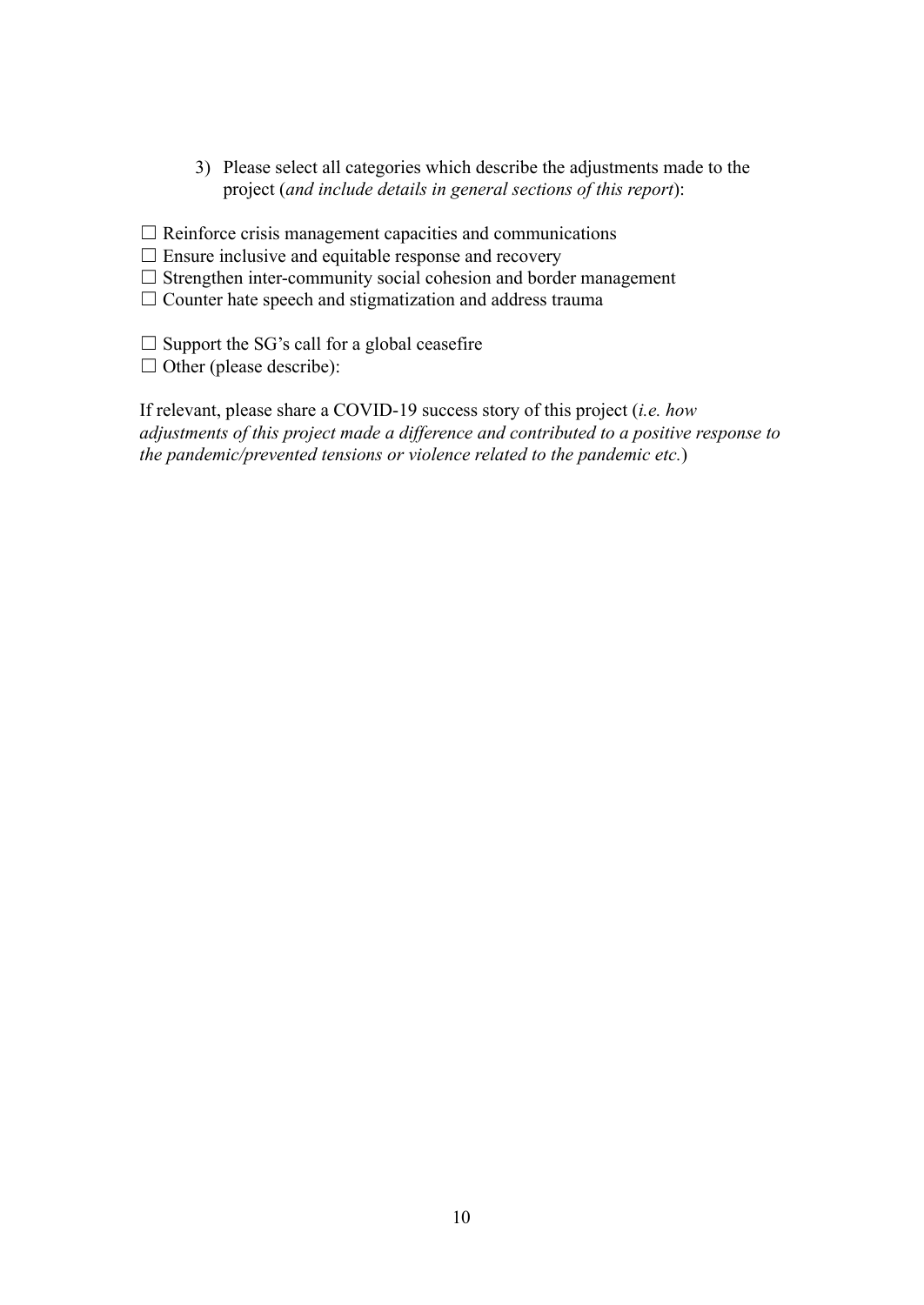## **PART V: INDICATOR BASED PERFORMANCE ASSESSMENT**

Using the Project Results Framework as per the approved project document or any amendments- provide an update on the achievement of key indicators at both the outcome and output level in the table below (if your project has more indicators than provided in the table, select the most relevant ones with most relevant progress to highlight). Where it has not been possible to collect data on indicators, state this and provide any *explanation.* Provide gender and age disaggregated data. (300 characters max per entry)

|                  | <b>Performance</b><br><b>Indicators</b> | <b>Indicator</b><br><b>Baseline</b>                                                                                                                          | End of<br>project          | Indicator<br><b>Milestone</b> | <b>Current indicator</b><br>progress | <b>Reasons for Variance/ Delay</b><br>(if any)                                                                                              |
|------------------|-----------------------------------------|--------------------------------------------------------------------------------------------------------------------------------------------------------------|----------------------------|-------------------------------|--------------------------------------|---------------------------------------------------------------------------------------------------------------------------------------------|
|                  |                                         |                                                                                                                                                              | Indicator<br><b>Target</b> |                               |                                      |                                                                                                                                             |
| <b>Outcome 1</b> | Indicator 1.1                           | Outcome<br>Indicator 1.1. $\%$<br>of increase of<br>empowered<br>women<br>peacebuilders r<br>in the targeted<br>locations<br>civil society<br>representation | <b>TBD</b>                 |                               | To be reviewed                       | The new indicator will be reviewed and<br>updated after the baseline survey on CSO<br>capacity has been conducted and results<br>finalised. |
|                  |                                         | <b>Baseline: TBD</b><br>Target: TBD                                                                                                                          |                            |                               |                                      |                                                                                                                                             |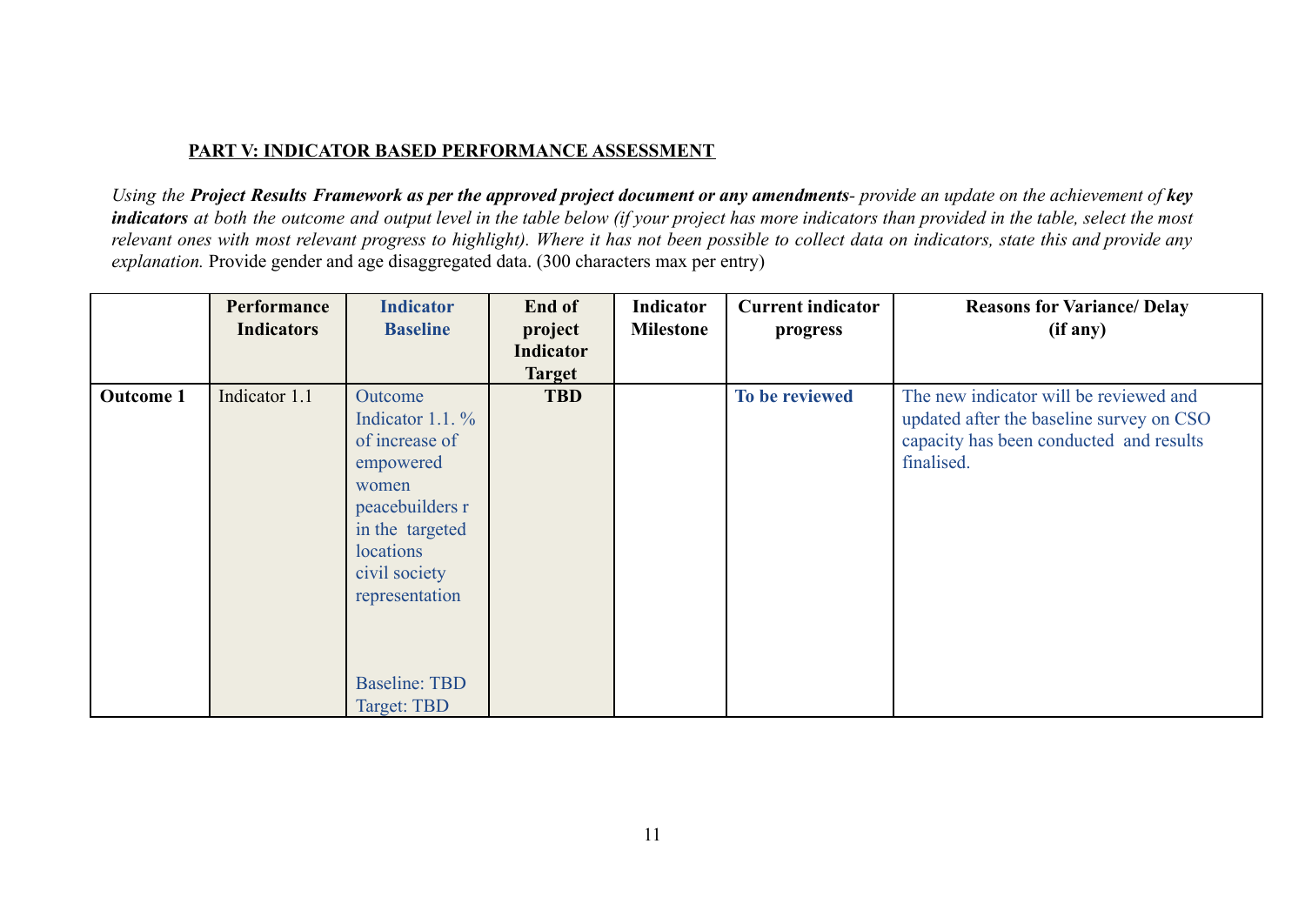|            | Indicator 1.2   | Outcome              | <b>TBD</b> |            | To be reviewed       | The new indicator will be reviewed and   |
|------------|-----------------|----------------------|------------|------------|----------------------|------------------------------------------|
|            |                 | Indicator 1.2        |            |            |                      | updated after the baseline survey on CSO |
|            |                 | % increase in        |            |            |                      | capacity has been conducted              |
|            |                 | the perception       |            |            |                      |                                          |
|            |                 | of confidence        |            |            |                      |                                          |
|            |                 | and improved         |            |            |                      |                                          |
|            |                 | protection           |            |            |                      |                                          |
|            |                 | among targeted       |            |            |                      |                                          |
|            |                 | women groups         |            |            |                      |                                          |
|            |                 | and women            |            |            |                      |                                          |
|            |                 | peacebuilders        |            |            |                      |                                          |
|            |                 |                      |            |            |                      |                                          |
|            |                 | <b>Baseline: TBD</b> |            |            |                      |                                          |
|            |                 | Target: TBD          |            |            |                      |                                          |
| Output 1.1 | Indicator 1.1.1 | Output               | 50         | <b>TBD</b> | 2 - Progress         |                                          |
|            |                 | Indicator 1.1.1      |            |            | towards this         |                                          |
|            |                 | # of combined        |            |            | indicator will be    |                                          |
|            |                 | direct support       |            |            | updated once         |                                          |
|            |                 | interventions        |            |            | activities start and |                                          |
|            |                 | provided to the      |            |            | after results of the |                                          |
|            |                 | civil society        |            |            | baseline survey.     |                                          |
|            |                 | targeted             |            |            |                      |                                          |
|            |                 | partners and         |            |            |                      |                                          |
|            |                 | women groups         |            |            |                      |                                          |
|            |                 |                      |            |            |                      |                                          |
|            |                 | Baseline: 0          |            |            |                      |                                          |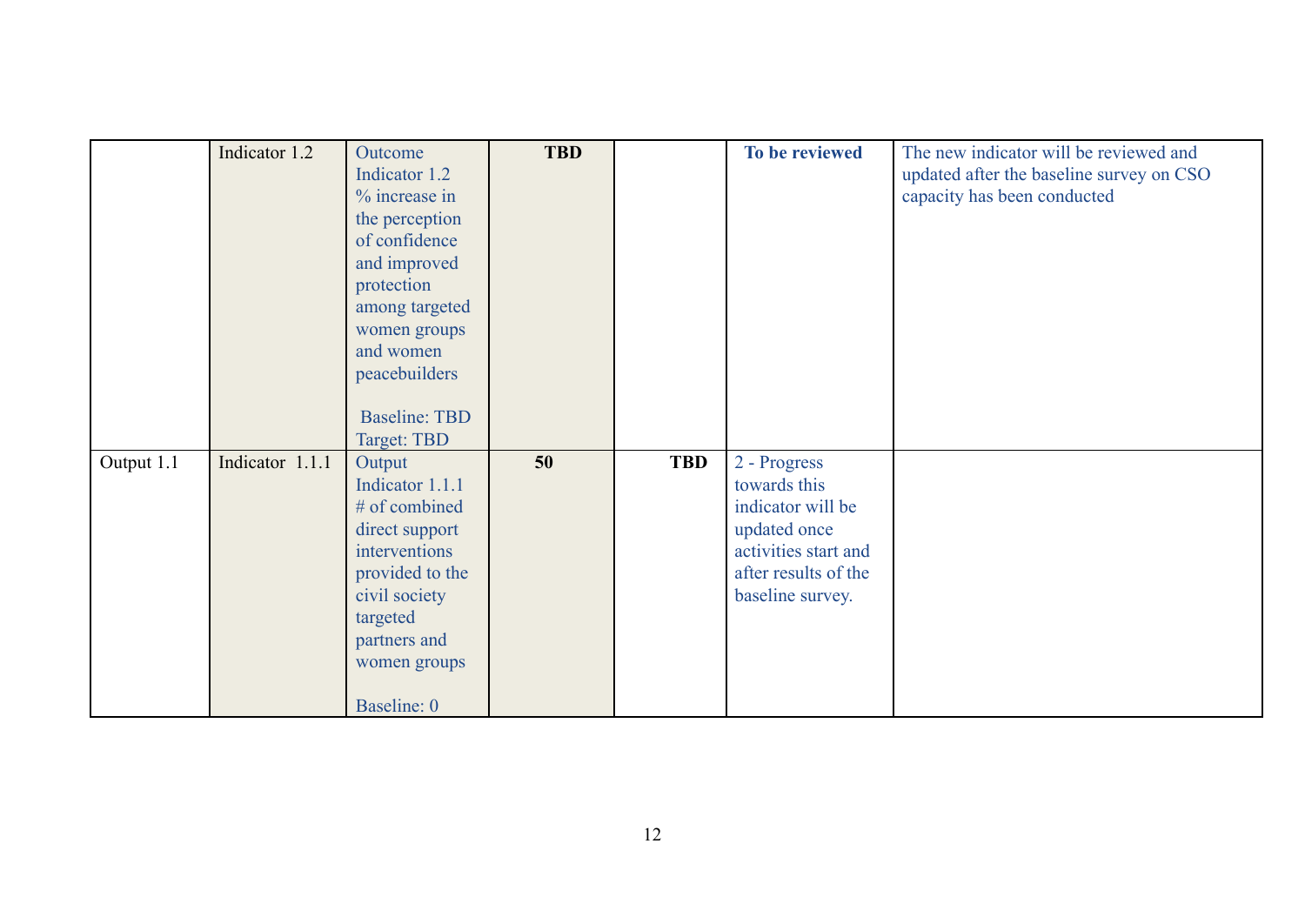|                  | Target: At least<br>a combination<br>of 50                                                                                          |    |            |                                                                                 |  |
|------------------|-------------------------------------------------------------------------------------------------------------------------------------|----|------------|---------------------------------------------------------------------------------|--|
| Indicator 1.1.2  | Output<br>Indicator 1.1.2<br>% of trained<br>women who<br>report increased<br>knowledge and<br>skills in<br>financial<br>management | 50 | <b>TBD</b> | Progress towards<br>this indicator will<br>be updated once<br>activities start. |  |
|                  | Baseline: 0<br>Target: At least<br>50%                                                                                              |    |            |                                                                                 |  |
| Indicator 1.1.3. | Output<br>Indicator 1.1.3<br>$#$ of civil<br>society actors<br>with audited<br>accounts at the                                      | 10 | <b>TBD</b> | Progress towards<br>this indicator will<br>be updated once<br>activities start. |  |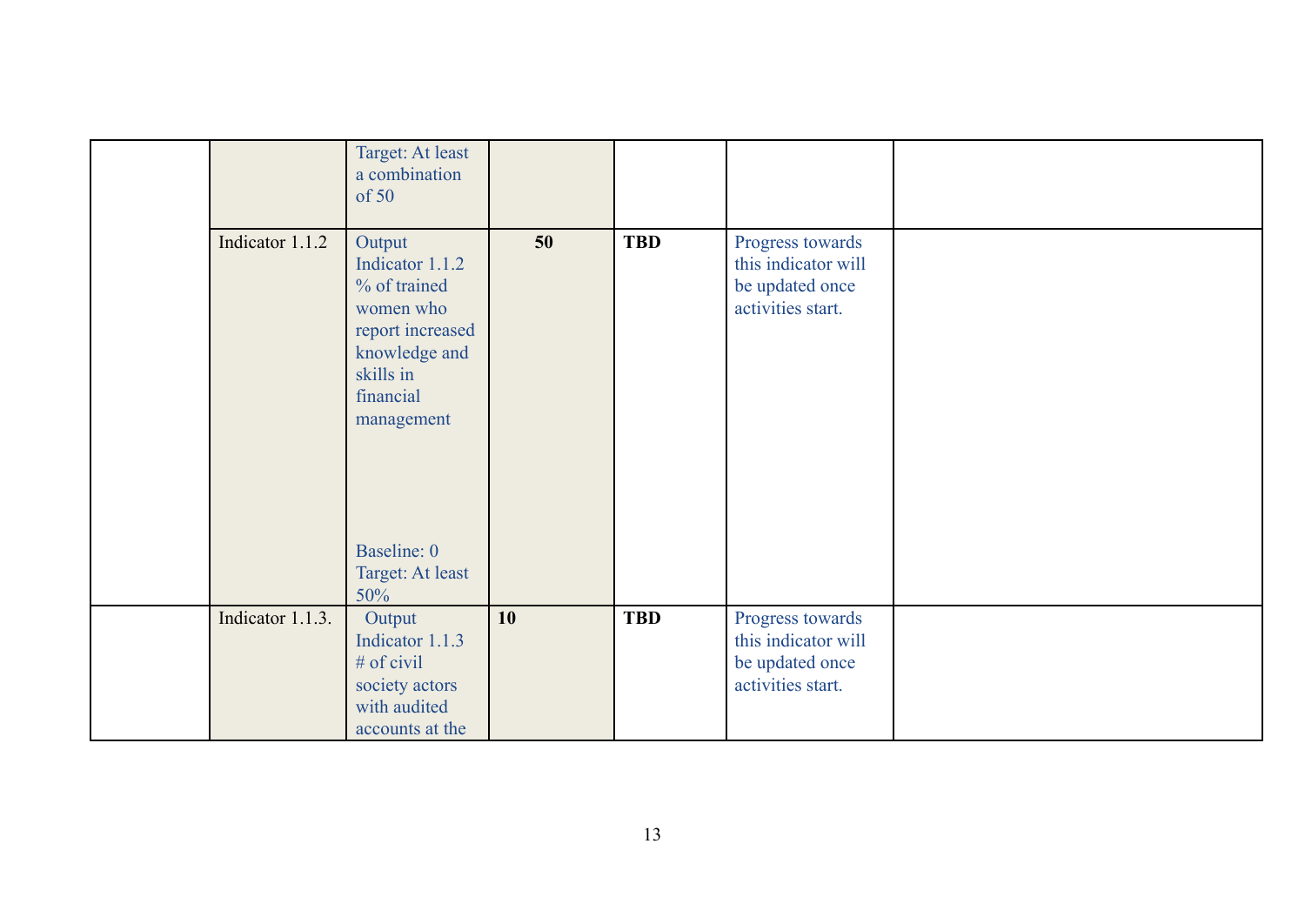|            |                 | end of the<br>project<br>Baseline: 0<br>Target: At least<br>:10                                                                                                           |    |            |                                                                                 |  |
|------------|-----------------|---------------------------------------------------------------------------------------------------------------------------------------------------------------------------|----|------------|---------------------------------------------------------------------------------|--|
| Output 1.2 | Indicator 1.2.1 | Output<br>Indicator 1.2.1<br># of Women<br>groups and<br>women<br>supporting<br>groups<br>recipients of<br>grants by the<br>end of the<br>project<br><b>Baseline: TBD</b> | 15 | <b>TBD</b> | Progress towards<br>this indicator will<br>be updated once<br>activities start. |  |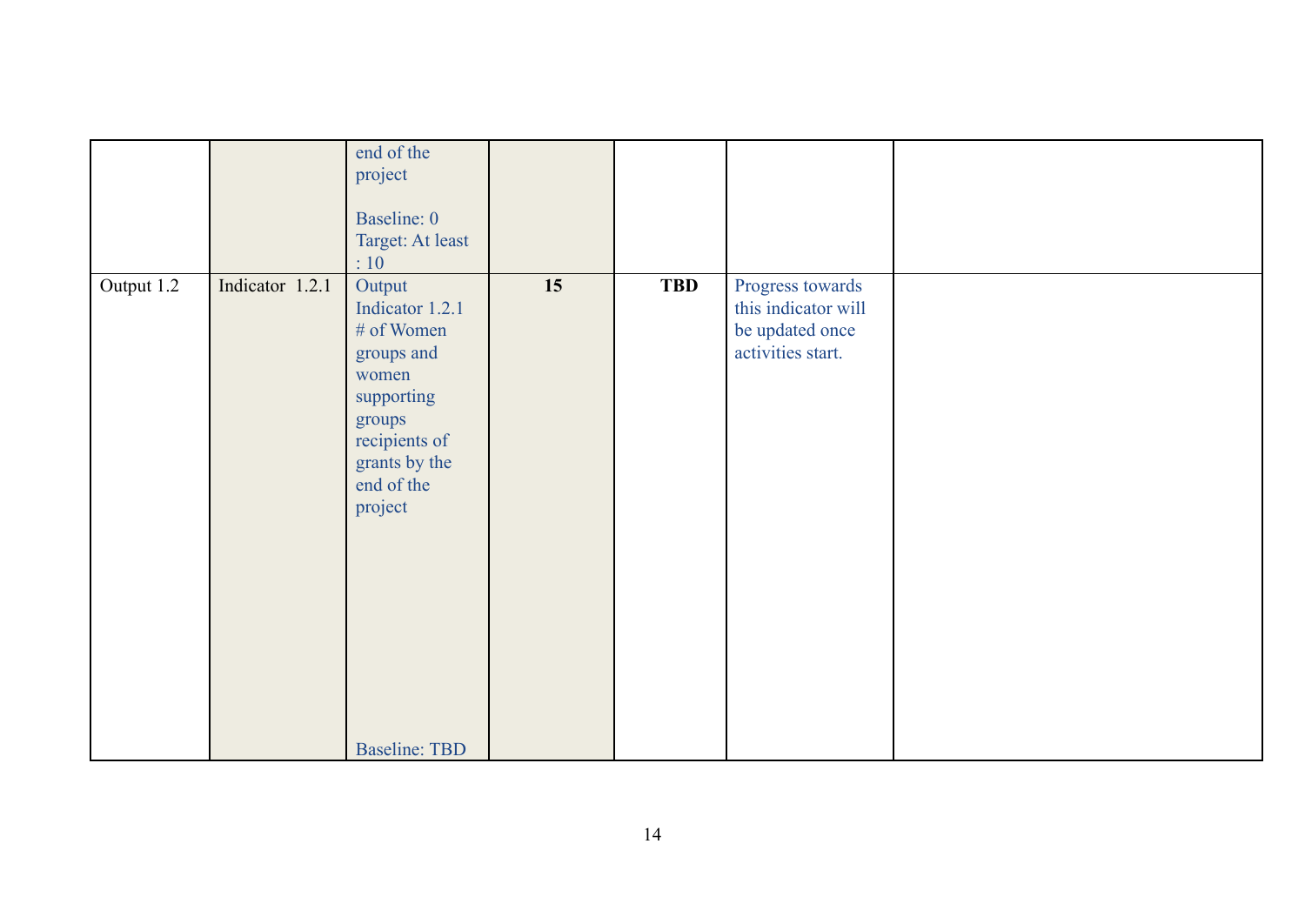|            |                 | Target: 15                                                                                                                                                                        |                |            |                                                                                        |  |
|------------|-----------------|-----------------------------------------------------------------------------------------------------------------------------------------------------------------------------------|----------------|------------|----------------------------------------------------------------------------------------|--|
| Output 1.3 | Indicator 1.3.1 | Output<br>Indicator 1.3.1<br># of women<br>groups, women<br>supportive<br>groups and<br>women<br>peacebuilders<br>equipped with<br>ICT technology<br>Baseline: 0<br>Target: 10    | 10             | <b>TBD</b> | 1 - Progress<br>towards this<br>indicator will be<br>updated once<br>activities start. |  |
|            | Indicator 1.3.2 | Output<br>Indicator 1.3.2<br># of women<br>groups, women<br>supportive<br>groups and<br>women<br>peacebuilders<br>equipped with<br>communication<br>tools<br>Baseline: 0<br>(TBD) | $\overline{5}$ | <b>TBD</b> | Progress towards<br>this indicator will<br>be updated once<br>activities start.        |  |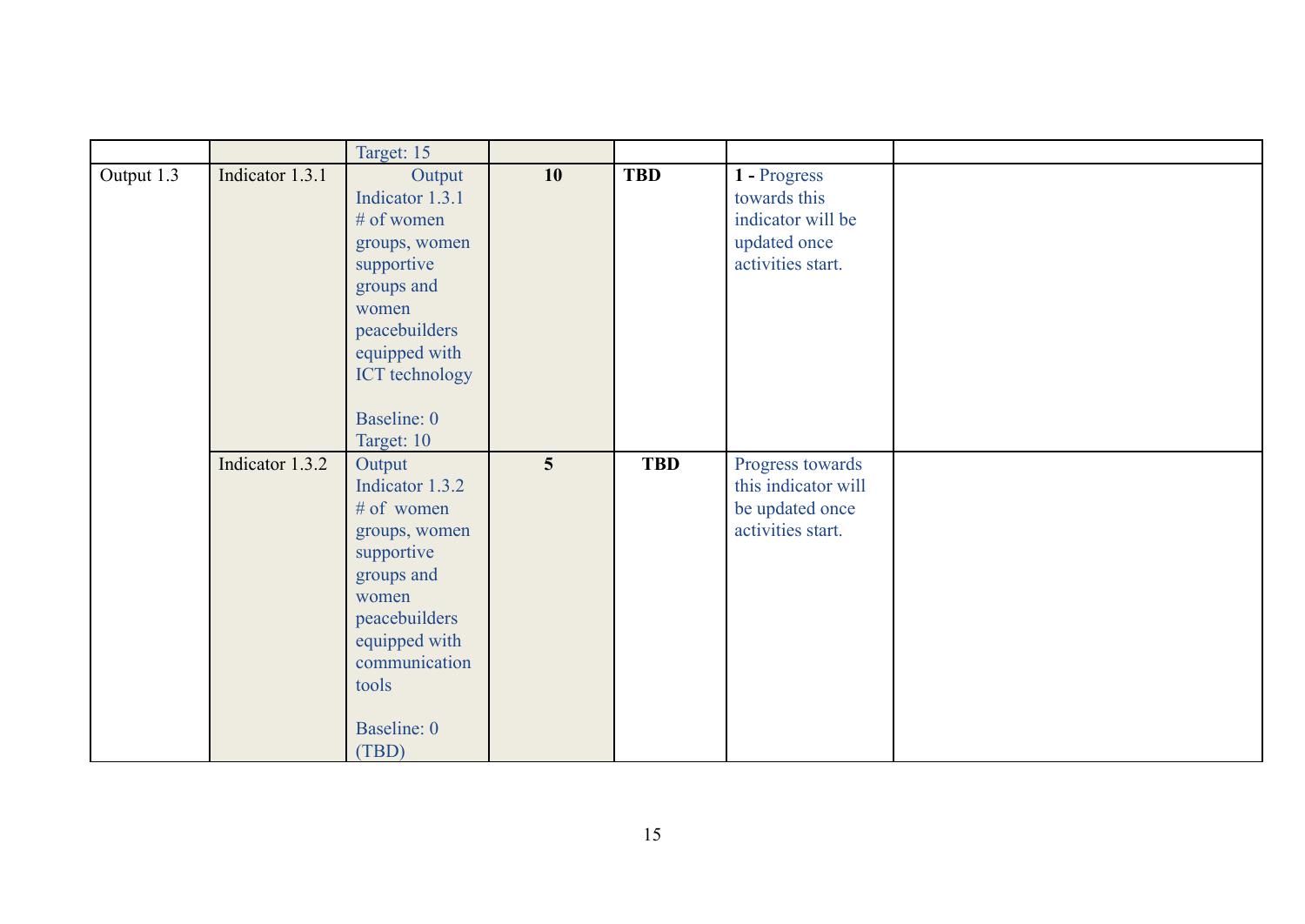|            |                 | Target: 5                                                                                                                                                                              |      |            |                                                                                 |  |
|------------|-----------------|----------------------------------------------------------------------------------------------------------------------------------------------------------------------------------------|------|------------|---------------------------------------------------------------------------------|--|
| Output 1.4 | Indicator 1.4.1 | Output<br>Indicator 1.4.1:<br># of women<br>from women<br>peacebuilders<br>received<br>training and<br>skills on<br>protection<br>mechanism<br>Baseline: TBD<br>$-0$<br>Target : 1,000 | 1000 | <b>TBD</b> | Progress towards<br>this indicator will<br>be updated once<br>activities start. |  |
|            | Indicator 1.4.2 | Output<br>Indicator 1.4.2:<br># of women<br>from women<br>peacebuilders<br>and women<br><b>CBOs</b> received<br>information on<br>access to justice<br>mechanisms                      | 200  | TBD        | Progress towards<br>this indicator will<br>be updated once<br>activities start. |  |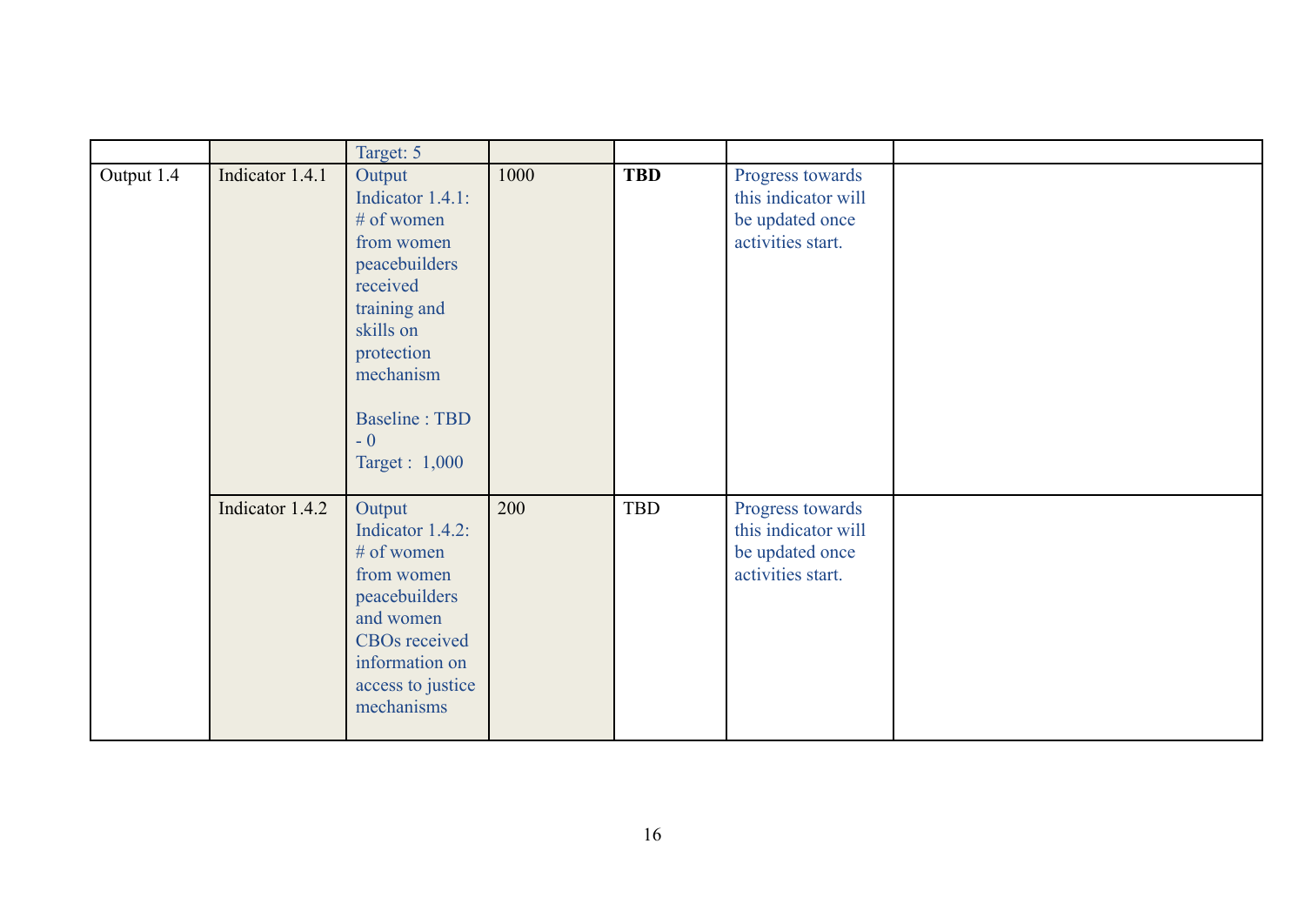|                                                                                                                                                                        |                                                                                                                                   | <b>Baseline: TBD</b><br>$-0$<br>Target: 200                                                                                                                   |      |                            |                                   |
|------------------------------------------------------------------------------------------------------------------------------------------------------------------------|-----------------------------------------------------------------------------------------------------------------------------------|---------------------------------------------------------------------------------------------------------------------------------------------------------------|------|----------------------------|-----------------------------------|
|                                                                                                                                                                        | Indicator 1.4.3.                                                                                                                  | Output<br>Indicator<br>1.4.3 : # women<br>participating in<br>civil society<br>dialogues<br>organised by the<br>project<br>Baseline: 0<br><b>Target: 1500</b> | 1500 |                            |                                   |
| Output 1.5                                                                                                                                                             |                                                                                                                                   |                                                                                                                                                               |      |                            |                                   |
| <b>Outcome 2</b><br><b>State</b><br>authorities<br>have greater<br>means to<br>protect and<br>provide<br>assistance to<br>vulnerable<br>and<br>marginalised<br>victims | Indicator 2.1<br># of women<br>from<br>women<br>peacebuilders<br>received<br>training and<br>skills on<br>protection<br>mechanism | Baseline:                                                                                                                                                     | 1000 | Consultant is<br>recruited | Lockdown in place due to Covid 19 |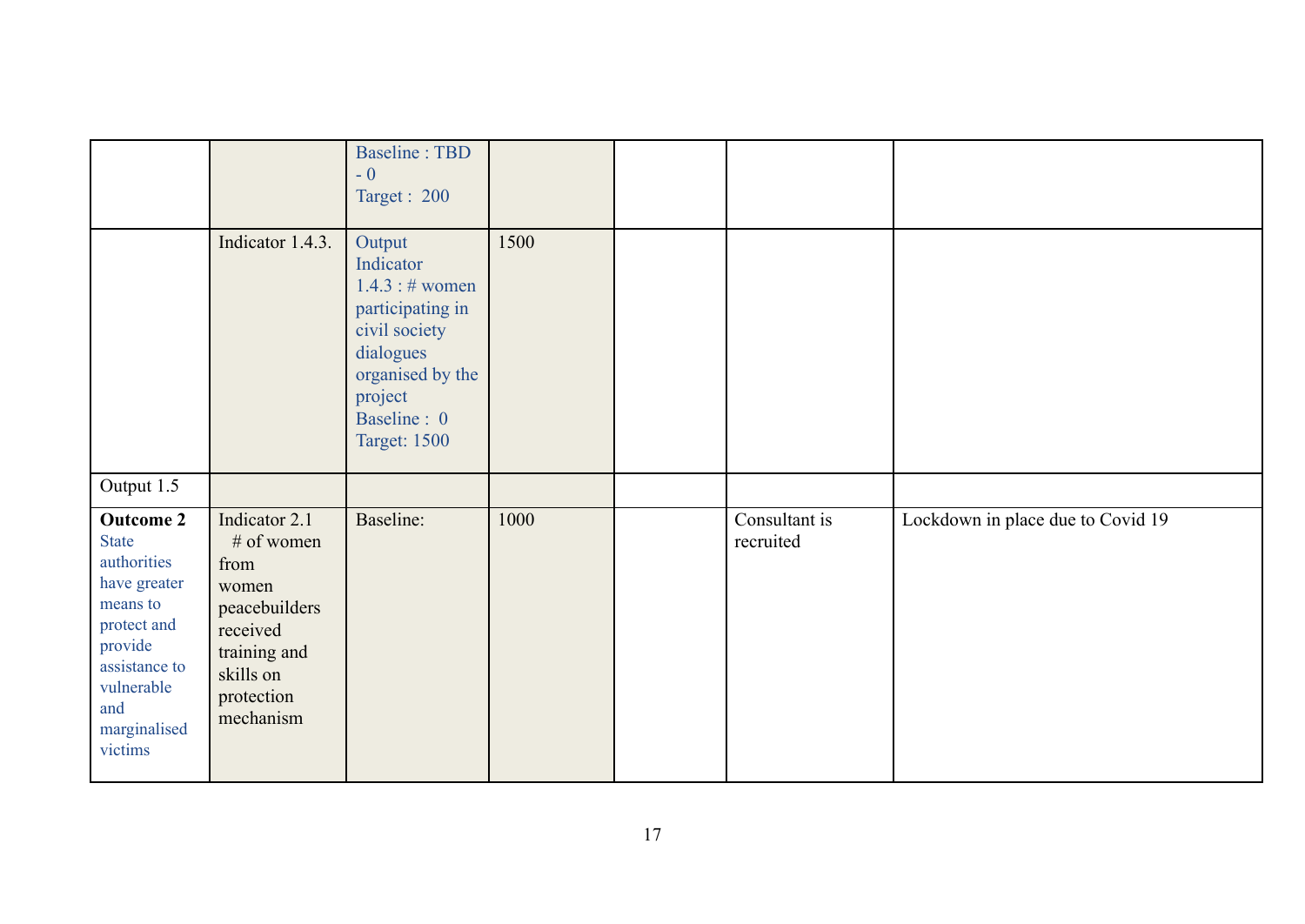|            | Indicator 2.2<br>$#$ of women<br>from<br>women<br>peacebuilders<br>and women<br><b>CBOs</b><br>received<br>information<br>on access to<br>justice<br>mechanisms | Baseline: TBD -<br>$\boldsymbol{0}$                                                                                                                                                    | 200 |            | Consultant is<br>recruited                                                      | Lockdown in place due to Covid 19 |
|------------|-----------------------------------------------------------------------------------------------------------------------------------------------------------------|----------------------------------------------------------------------------------------------------------------------------------------------------------------------------------------|-----|------------|---------------------------------------------------------------------------------|-----------------------------------|
|            | Indicator 2.3                                                                                                                                                   |                                                                                                                                                                                        |     |            |                                                                                 |                                   |
| Output 2.1 | Indicator 2.1.1                                                                                                                                                 | Output<br>Indicator 2.1.1<br># of trained<br>local authorities<br>and legal<br>practitioners on<br>legal aid<br>mechanisms in<br>targeted<br>locations<br>Baseline: TBD<br>Target: 50% | 50% | <b>TBD</b> | Progress towards<br>this indicator will<br>be updated once<br>activities start. |                                   |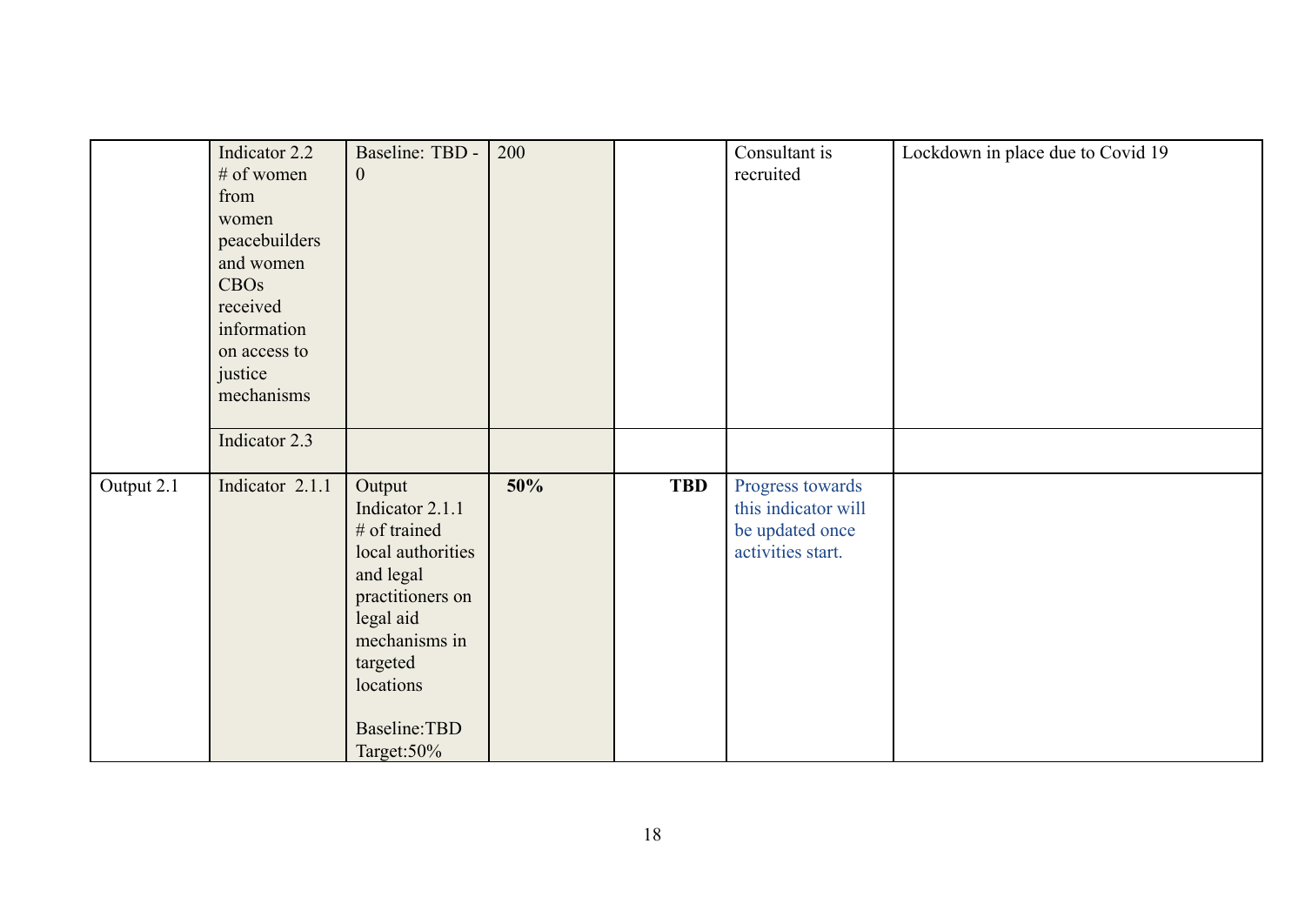|                  | Indicator 2.1.2                    | Output<br>Indicator 2.1.2<br># of trained<br>local authorities<br>and legal<br>practitioners on<br>witness in<br>protection | 50% | <b>TBD</b> | Progress towards<br>this indicator will<br>be updated once<br>activities start. |  |
|------------------|------------------------------------|-----------------------------------------------------------------------------------------------------------------------------|-----|------------|---------------------------------------------------------------------------------|--|
|                  |                                    | targeted<br>locations<br>Baseline: TBD<br>Target: 50%                                                                       |     |            |                                                                                 |  |
| Output 2.2       | Indicator 2.2.1<br>Indicator 2.2.2 |                                                                                                                             |     |            |                                                                                 |  |
|                  |                                    |                                                                                                                             |     |            |                                                                                 |  |
| Output 2.3       | Indicator 2.3.1                    |                                                                                                                             |     |            |                                                                                 |  |
|                  | Indicator 2.3.2                    |                                                                                                                             |     |            |                                                                                 |  |
| Output 2.4       | Indicator 2.4.1                    |                                                                                                                             |     |            |                                                                                 |  |
|                  | Indicator 2.4.2                    |                                                                                                                             |     |            |                                                                                 |  |
| <b>Outcome 3</b> | Indicator 3.1                      |                                                                                                                             |     |            |                                                                                 |  |
|                  | Indicator 3.2                      |                                                                                                                             |     |            |                                                                                 |  |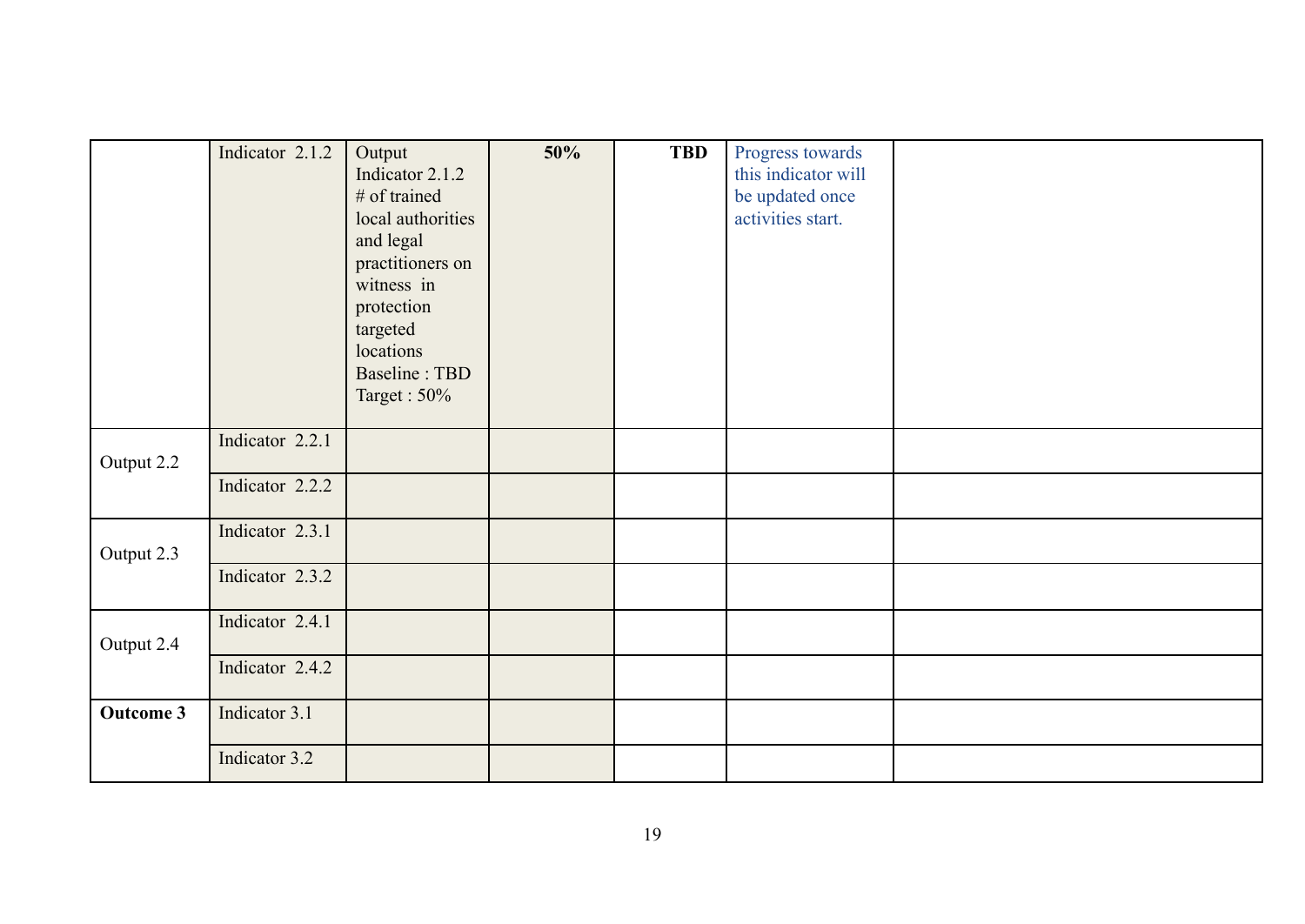|                  | Indicator 3.3   |  |  |  |
|------------------|-----------------|--|--|--|
| Output 3.1       | Indicator 3.1.1 |  |  |  |
|                  | Indicator 3.1.2 |  |  |  |
| Output 3.2       | Indicator 3.2.1 |  |  |  |
|                  | Indicator 3.2.2 |  |  |  |
| Output 3.3       | Indicator 3.3.1 |  |  |  |
|                  | Indicator 3.3.2 |  |  |  |
| Output 3.4       | Indicator 3.4.1 |  |  |  |
|                  | Indicator 3.4.2 |  |  |  |
| <b>Outcome 4</b> | Indicator 4.1   |  |  |  |
|                  | Indicator 4.2   |  |  |  |
|                  | Indicator 4.3   |  |  |  |
| Output 4.1       | Indicator 4.1.1 |  |  |  |